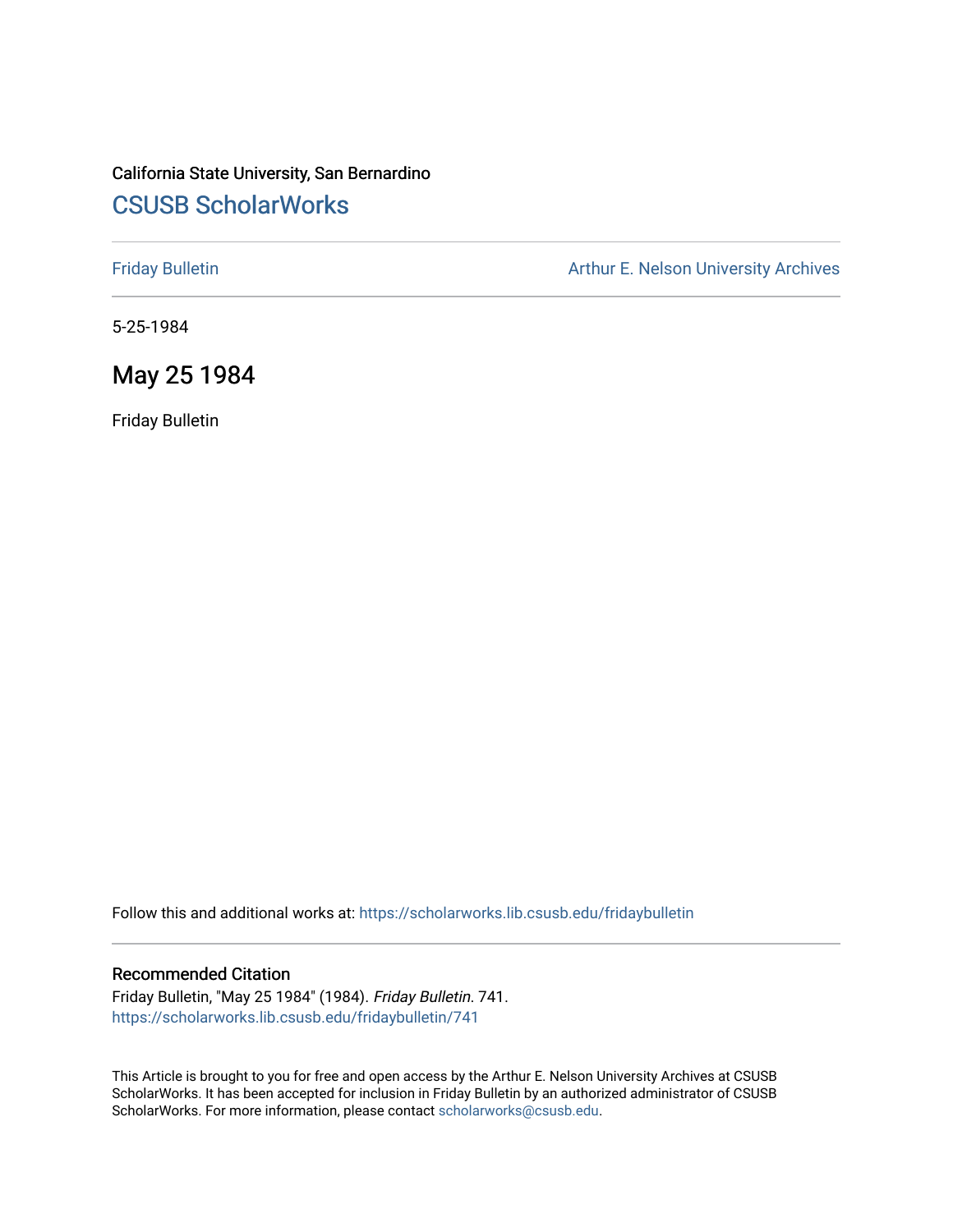



May 25, 1984

<sup>T</sup>**RUSTEES** A**PPROVE**  <sup>U</sup>**NIVERSITY** S**TATUS** 

Cal State, San Bernardino's quest to become a university moved one step closer to reality Wednesday afternoon when the CSU Board of Trustees unanimously approved its application for university status.

The matter now goes to the California Postsecondary Education Commission, which has the final endorsement. The question is expected to be on the CPEC agenda for June 11 as an information item and the agenda of July 23 as an action item. According to CSU legal counsel, the effective date of the change of name to California State University, San Bernardino is the date of the CPEC approval.

In order to become a university, Cal State must meet four of five criteria established by law in 1972 when the California State College system became the California State University and Colleges. The San Bernardino campus now meets four of the five:

| Criterion I.          | size                                        | requirement<br>5,081                                | San Bernardino<br>$5,466$ (fall '83) |
|-----------------------|---------------------------------------------|-----------------------------------------------------|--------------------------------------|
|                       | Criterion II. graduate programs             | 1293 post-B.A. students<br>158 M.A. degrees per yr. | 1,533<br>233                         |
| Criterion III. majors |                                             |                                                     | 47                                   |
|                       | Criterion IV. professional<br>accreditation |                                                     |                                      |
|                       | Criterion V. faculty with<br>doctorates     | 50%                                                 | 73.3%                                |

For the June graduates, the major question now is whether they will graduate from a college or a university. According to Dr. Gerald Scherba, vice president for academic affairs, the decision on which word appears on the June diplomas will be considered by the Administrative Council Tuesday morning.

A ceremony changing the sign at the front entrance to the campus will take place as soon as the CPEC acts favorably. Other festivities to celebrate the hoped-for new status will be scheduled for early fall when faculty and students return.

<sup>F</sup>**ACULTY** O**FFICE** B**UILDING** committees of both the state senate and Assembly Now In GOVERNOR'S BUDGET have approved an allocation of \$128,000 as initial funding for a new Faculty Office Building.

The final hurdle is acceptance by Gov. Deukmejian, who has the legal authority to blue pencil any item in the CSU budget. The initial funding would allow hiring of an architect and preparation of the plans and specifications for the two-story structure, to be located along the walkway between the Physical Sciences Building (continued on page 2)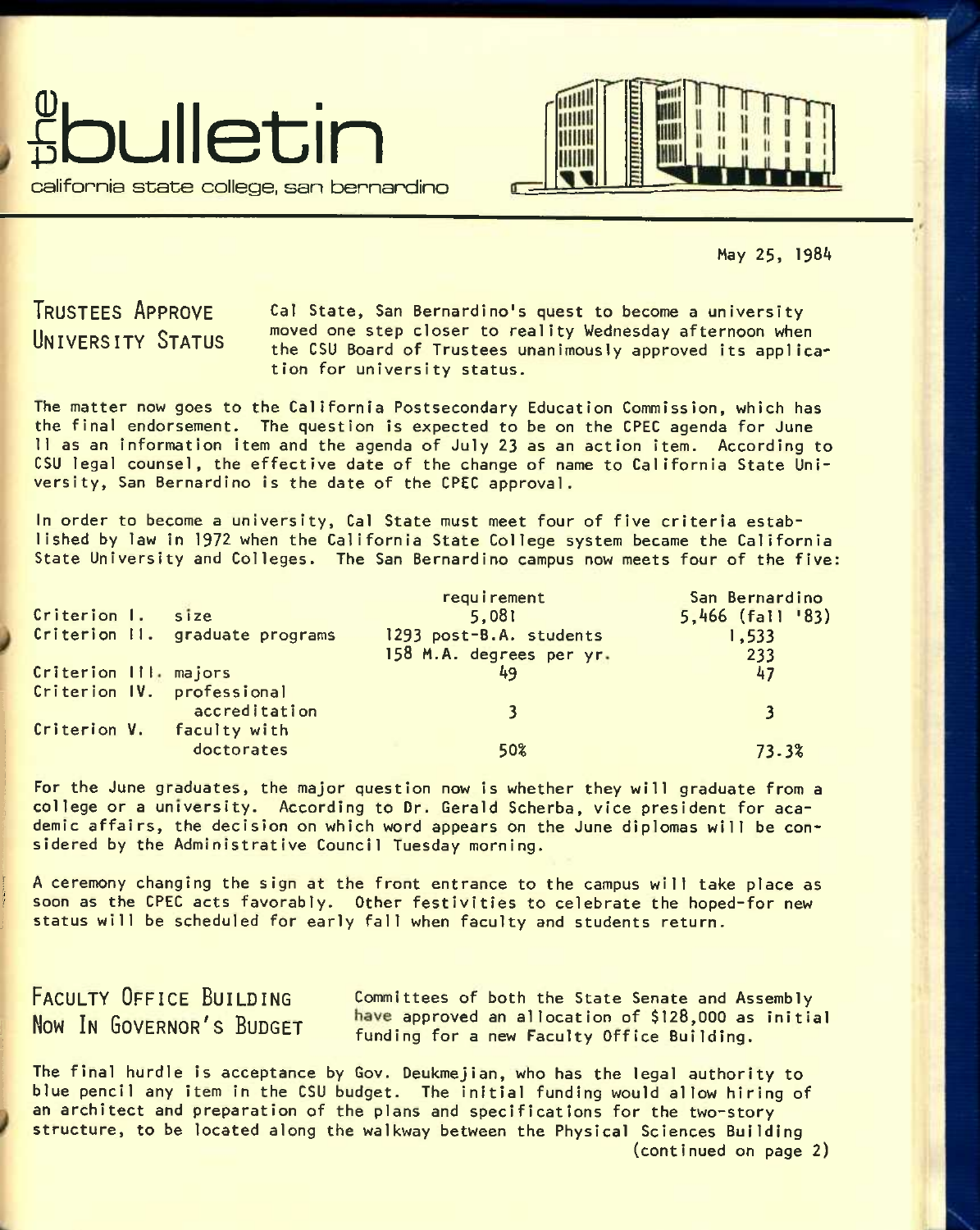FACULTY OFFICE BUILDING (continued from page 1)

and the Administration Building.

The building, designed to accept the addition of classrooms at a later date, will provide administrative offices for the Schools of Social and Behavioral Sciences and Education plus 8l individual faculty offices.

Moving of Education from the Library will free needed space for the Library to expand, said James H. Urata, director of administrative services. The Social Sciences faculty will be consolidated in one building, rather than in five locations. Other temporary offices will be allowed to return to their original purposes.

If other funds are approved on schedule (approximately \$2.A million for construction in **1985-86** and \$19,000 for equipment in 1986-87), occupancy might be possible as early as December 1986.

The last state-funded building erected on the San Bernardino campus was the Creative Arts Building started in 1975. Later buildings--Health Center, Student Union, Bookstore and Children's Center--were financed by student fees, Foundation revenue and state-federal revenue-sharing funds.

**SCHOOL OF EDUCATION HOSTS TEACHER RECEPTION**  A reception honoring public school teachers who super vise student teachers from the School of Education will be from 3:30 to 5:30 p.m., Friday, June 1 in the Lower Commons. About 200 are expected.

"This is a way of saying 'thank you' to teachers and school administrators for having our student teachers in their classrooms," said Dr. Richard Griffiths, coordinator of elementary education.

**GROUP HEALTH PLANS** Coverage by California-Western Transamerica/Occidental of Shoot Hencin Centre added benefits for the Kaiser-North, Kaiser-South, Family<br>To ASSUME BENEFITS a Health Program and Possaloos Health Plans will be terminat Health Program and Ross-Loos Health Plans will be terminated Aug. 1. The four basic plans will be expanded at that time

to include most of the terminated benefits, except the limited accidental dental benefit. Payroll deductions for the C-WT/0 extended benefits (deduction code **69** on paycheck stubs) will be terminated after the June pay period. Employees with questions may contact Pat Diaz, benefits clerk. Ext. 7205.

PAYDAY IS THURSDAY, MAY 31

The California State College, San Bernardino BULLETIN is published Fridays by the Public Affairs Office, AD 117, extension 7558. Items for publication should be received in writing by noon Tuesday.

Editor . . . Edna Steinman, Director of Public Affairs<br>Editor . . . Ken Miller Calendar Items . . . . Ruth Moran Printed in the Duplicating Center Volume 19 No. 38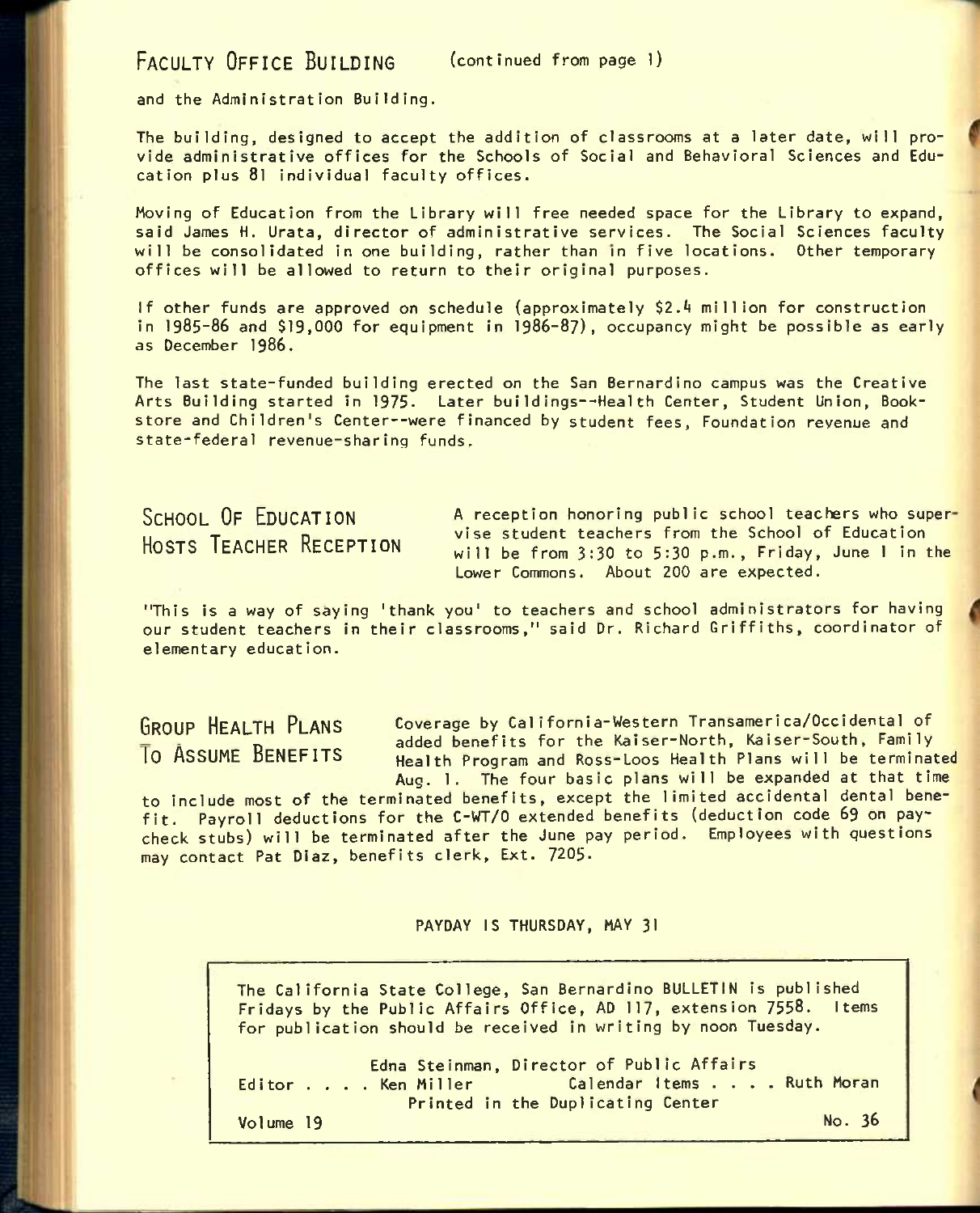PRESIDENT NAMED Dr. David W. Benson, executive vice president and provost of **FIRE SONOMA STATE Cal State, Northridge, Tuesday was named president of Sonoma** State University by the CSU Board of Trustees.

One of three finalists and 153 candidates for the position. Dr. Benson will assume the presidency of the 5300-student campus this summer. He will succeed Dr. Hobert W. Burns who has been interim president since the resignation of Dr. Peter Diamandopoulos.

Benson, second in charge at Northridge, has been at that campus for 23 years, first as a physical education instructor and later as dean of academic planning, dean of academic administration, vice president for academic affairs and since 1981, executive vice president and provost.

**HOLIDAY WEEKEND BEGINS TOMORROW**  In observance of the Memorial Day holiday, classes will not meet tomorrow or Monday. The Library will be open regular hours tomorrow and Sunday, but will close Monday. The Commons will provide food service as usual during the weekend.

**JURIED ART SHOW The Student Juried Art Show will open Monday, June 4 in**  $\rho$  the Gallery. A reception honoring the artists will pre-<br> $\rho$ PFNS MONDAY, JUNE 4 view the exhibit at 7 that evening. The annual show is the culmination of the school year for the Art Department

Show hours will be 9 a.m. to noon and  $l$  to  $4$  p.m., Monday-Friday through June 15. Special hours of 3 to 6 p.m. on Saturday, June 16 will allow commencement guests to see the exh ibi t.

A "Show for All Reasons," stories of all times and cultures, will be presented Friday, June 1 as the concluding program In the  $1984$  Family Performance Series. The show begins at  $7:15$ p.m. In the Recital Hall. **FAMILY SERIES CONCLUDES JUNE 1** 

The group We Tell Stories consists of four actors representing as many races. They will use fables, folk and fairy tales, history, plays and improvisations to entertain and educate young people. Tickets, \$3 for adults and \$1.50 for children age  $14$  and under, will be sold at the door.

FILM ON GERMANY The travel film, "Germany--Key to Europe," will be shown twice To BE SHOWN next week on campus. The film will be screened at noon Wednesday, May 30 in the SUMP and at 7 p.m., Friday, June 1 in PS 10. The 80-minute presentation is being sponsored by the German Club.

**TICKETS AVAILABLE TICKETS** are still available from the Theatre Arts Office for FOR SPRING PLAY "The Merchant of Venice." The play, which opened last night, continues tonight, tomorrow and Wednesday, May 30, through Saturday, June 2. Tickets are \$4.25 general and \$2 student and senior citizen. Curtain time is 8:15 in the Theatre of the Creative Arts Building.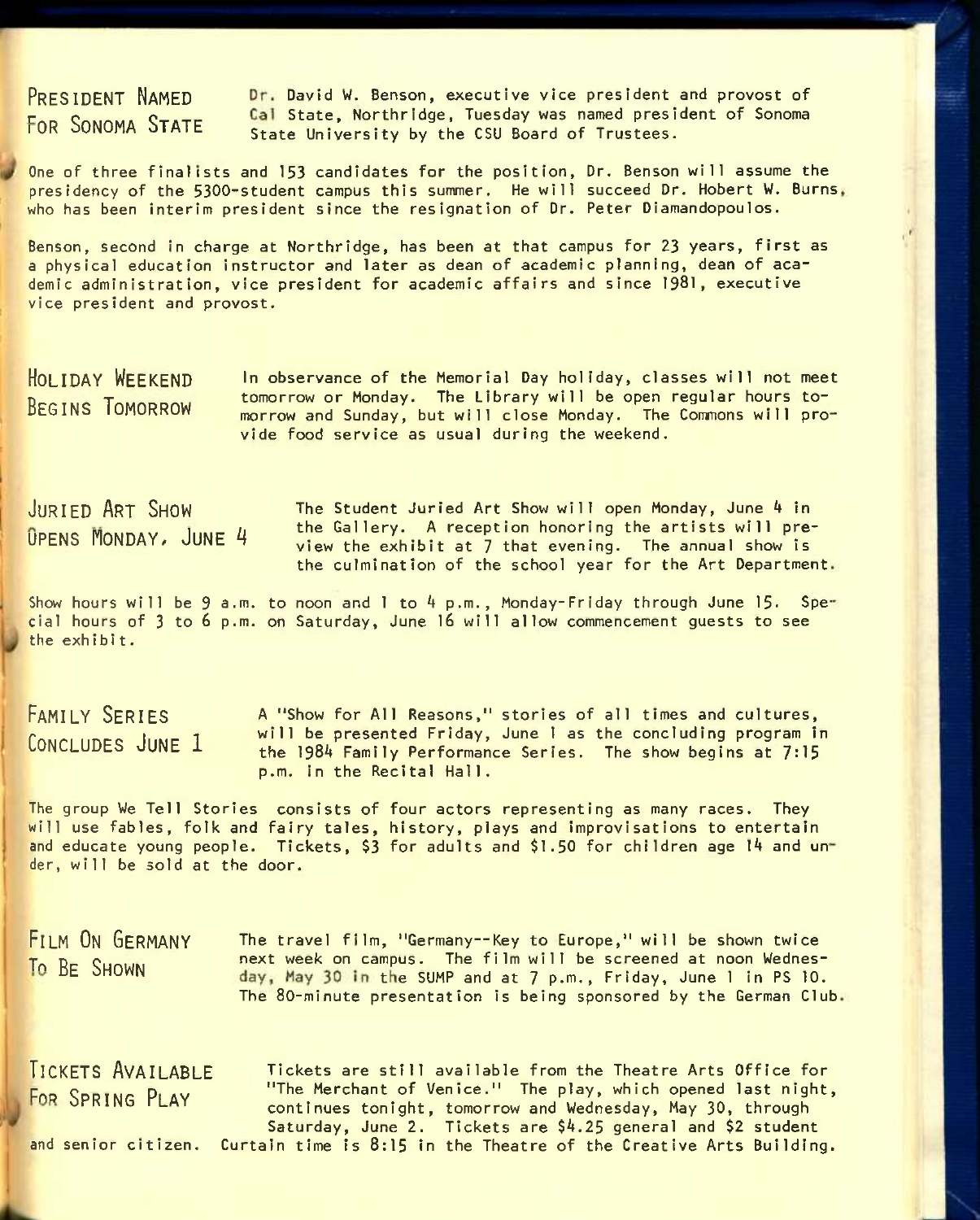**EXECUTIVE DEAN** The first of several finalists for the position of executive dean ENDIVITY For college relations will be on campus for interviews next week. An open meeting and sessions with various groups are being scheduled to give interested members of the campus community

an opportunity to visit with the candidates, said Dr. Peter Wilson, chair of the selection committee.

Carolyn P. Rankin, vice president for college relations and development at the State University of New York at Brockport, is expected to be here Tuesday and Wednesday. The open meeting for the campus community is set for 10 a.m., Wednesday in PL 241.

Expected the following week is Dr. James H. Erickson, assistant to the president and associate vice president for university relations at Bradley University in Peoria, 111.

Mrs. Rankin is a graduate of the University of Rochester with a B.A. in English literature. Dr. Erickson earned his B.S. in journalism and his M.A. in administration from Bradley University and his Ed.D. in higher education from Indiana University.

## PROFESSIONAL Dr. Margaret Atwell (Education) has an article, "Strategy Lessons - as Alternatives to Skills Lessons in Reading," published in the May issue of The Journal of Reading.

Dr. Janice Chavez (Education) presented her research In bilingual special education at the Symposium on Evaluation and Interdisciplinary Research in Bilingual Education May 10-11 in Denver. She also presented her research on "Educators Perceived Needs in Bilingual Special Education" at the Symposium for Research in Language and Cognition in Bilingual Education May 17-20 in Buffalo, N.Y.

Carol Dunlap (Bookstore) was elected vice president of the Southern California Assn. of College Stores May 16 at El Camino College.

Dr. Amer El-Ahraf (Health Science and Human Ecology) conducted a seminar on "The Health Care System In Egypt" for faculty and doctoral students at the School of Health, Loma Linda University May 8.

Ted Krug (Financial Aid) gave a presentation "Managing the Financial Aid Office: A Balancing Act" at the Western Assn. of Student Financial Aid Administrators conference in Sacramento April 30.

Dr. Sarojam Mankau (Biology) has been reappointed to a seventh year as a reader for the biology essay section by the Educational Testing Service in Princeton, N.J.

COMMUNITY Dr. Rauf Khan (Accounting and Finance) spoke on "Women and Investments" SERVICE to the San Bernardino County Women Managers group May 11 at the San Bernardino County Administrative Office Building.

Frank Slaton (Computer Center) gave three workshops on robotics at the spring conference of Computer-Using Educators in San Bernardino May 18 and In Pasadena May 19. Also, he recognized Riverside area participants in the Robot Olympics while speaking to the Riverside Optimist Club May 23 at the Canyon Crest Country Club.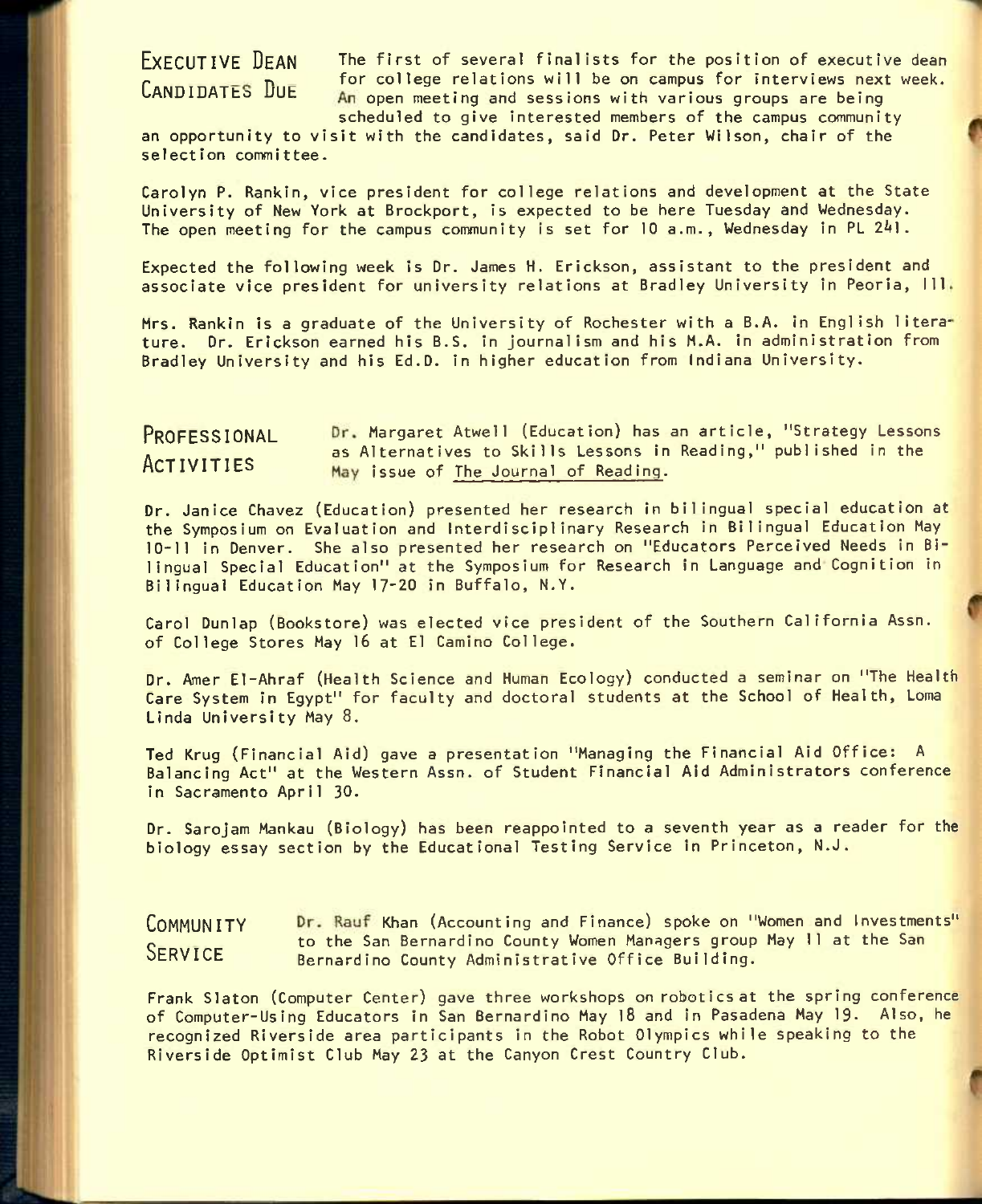# **TEST POLICY CLARIFICATION**

A typing test taken by nonclerlcal and Foundation/Auxiliary employees seeking clerical positions with the college will he valid for one year. In the May 18 Bulletin, the word yearly was omitted

In a sentence redefining the typing test policy. The last sentence of the Item should have read: Nonclerical and Foundation/Auxiliary employees must retest yearly when applying for clerical positions.

STUDENT TO GIVE **NOON CONCERT** Sophomore humanities major Wayne Parkinson will give a multimedia presentation Including dance and electronic music at noon Thursday In the Recital Hall.

**VISION PLAN TO BE DISCUSSED TUESDAY** 

Representatives from Safeguard Health Plans, Inc., will be on campus Tuesday to discuss their vision care plan with supervisory and management personnel and members of Units 3 and A. Sessions will be conducted at noon,  $2$  and  $4$  p.m.

Employees from those groups may enroll for the voluntary program at that time, said Pat Diaz, benefits clerk. More information may be obtained from Ms. Diaz, Ext. 7205.

# **PERSONNEL**

NEW TO THE COLLEGE

Full-time, temporary

11ler Hardy Student Personnel Technician Financial Aid Ext. 7741, SS 143 to July 31

### CHANGE IN APPOINTMENT

Full-time, probationary

Lorraine GorskI Programmer 11 Computer Center Ext. 7293, PL Al from: Assistant Systems Software Specialist

# **JOB OPPORTUNITIES**

(Applications will be accepted from 2 p.m., today until 2 p.m., June 11 unless otherwise noted.)

### ADMISSIONS

Clerical Assistant IIA--\$1093-\$1288/mo.; full-time, temporary to Dec. 28; available immediately.

#### ART

Equipment Maintenance Assistant A--\$756- \$905.50/mo.; hal f-time, temporary to Aug. 31, 1985; available Sept. 1.

CAREER PLANNING AND PLACEMENT Placement Counselor (Student Affairs Officer III)—\$l682-\$2022/mo.; full-time permanent; academic year; available Sept. 11; apply by June 15. (corrected post ing)

## STUDENT UNION

(not state positions) Clerical Assistant IIA--\$1093-\$1288/mo.; full-time, temporary to June 30, 1985; avallable July 1.

Student Union Coordinator--\$1545-\$1852/mo.; full-time, temporary to June 30, **I985;**  available July 1; apply by June 15.